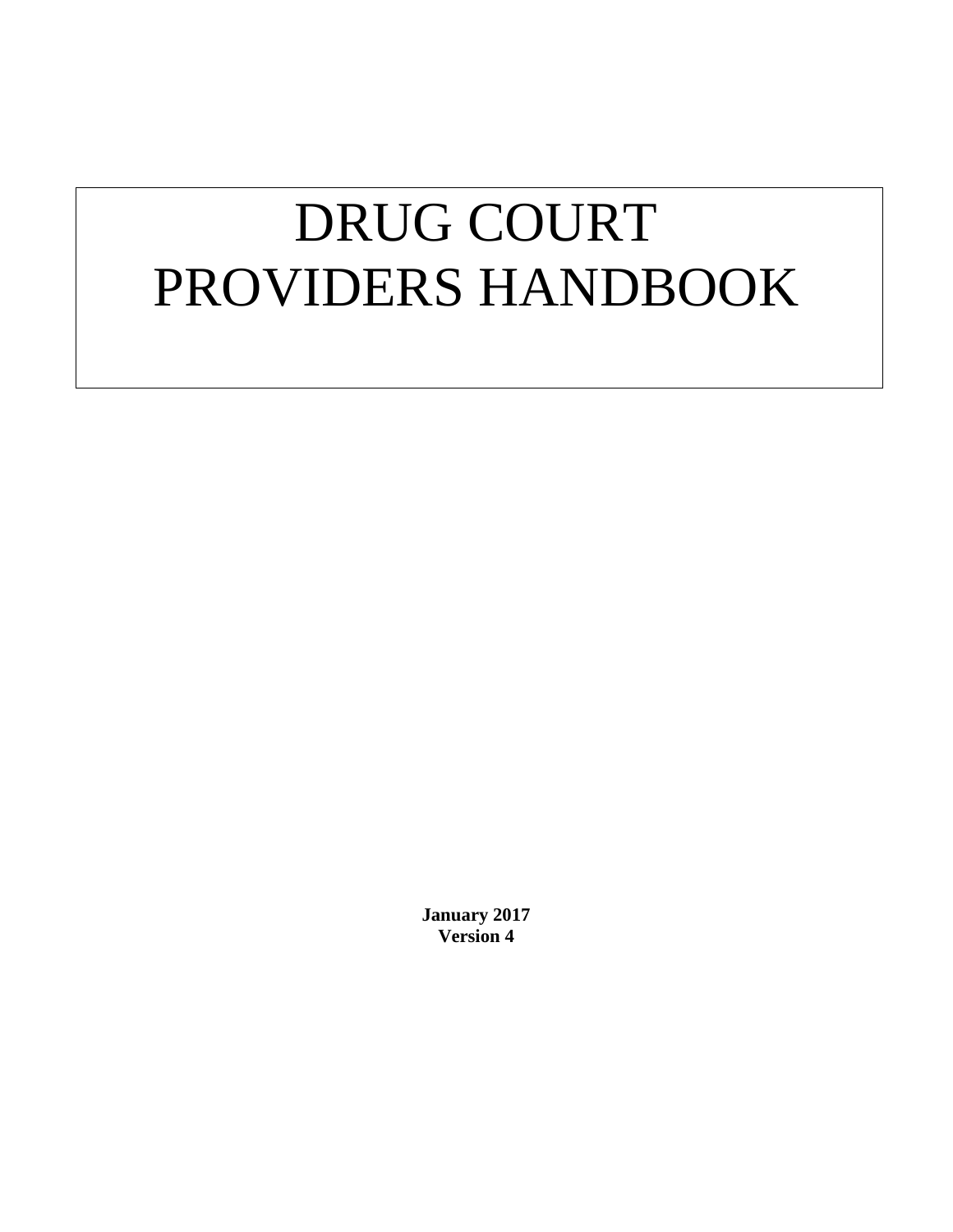## **TABLE OF CONTENTS**

| <b>Overview of Drug Court</b>                                                                                                                                                      | 3              |
|------------------------------------------------------------------------------------------------------------------------------------------------------------------------------------|----------------|
| Eligibility Guidelines - Pre Plea/Post Plea                                                                                                                                        | $\overline{4}$ |
| Phases of Drug Court                                                                                                                                                               | 5              |
| <b>Rules and Policies</b>                                                                                                                                                          | 6              |
| Drug Court Partner Roles                                                                                                                                                           | 7              |
| <b>Treatment Modalities</b>                                                                                                                                                        | 8              |
| <b>Step-by-Step Process for Drug Court</b><br>Step 0: Supervised Own Recognizance (SOR)/Pre-Trial                                                                                  | 9              |
| Step 1: a. Admission and Supervision<br>b. AOD Assessment/Referral and Intake Interview<br>c. Client Referral to Treatment                                                         | 9              |
| Step 2: Provider Intake Interview and Assessment of Client<br>a. Determining the Client's Treatment Needs<br>b. Complete Required Releases for Treatment<br>c. Proof of Enrollment | 9              |
| Step 3: Treatment Services Provided to Client                                                                                                                                      | 10             |
| Step 4: Relapses                                                                                                                                                                   | 10             |
| Step 5: Treatment Extension Requests and/or Modality Change Requests                                                                                                               | 10             |
| Step 6: Discharging and Completing Clients                                                                                                                                         | 11             |
| Step 7: Provider Invoice Submission                                                                                                                                                | 12             |
| Step 8: Termination of Probation                                                                                                                                                   | 12             |
| Drug Court U.A. Policy                                                                                                                                                             | 13             |
| <b>Drug Court Partner Contact Sheet</b>                                                                                                                                            | 14             |
| <b>Forms</b>                                                                                                                                                                       |                |
| <b>Treatment AOD Referral Form</b>                                                                                                                                                 | 16             |
| Monthly Progress Report Form                                                                                                                                                       | 17             |
| <b>Transitional Housing AOD Referral Form</b>                                                                                                                                      | 18             |
| <b>Client Discharge/Completion Form</b>                                                                                                                                            | 19             |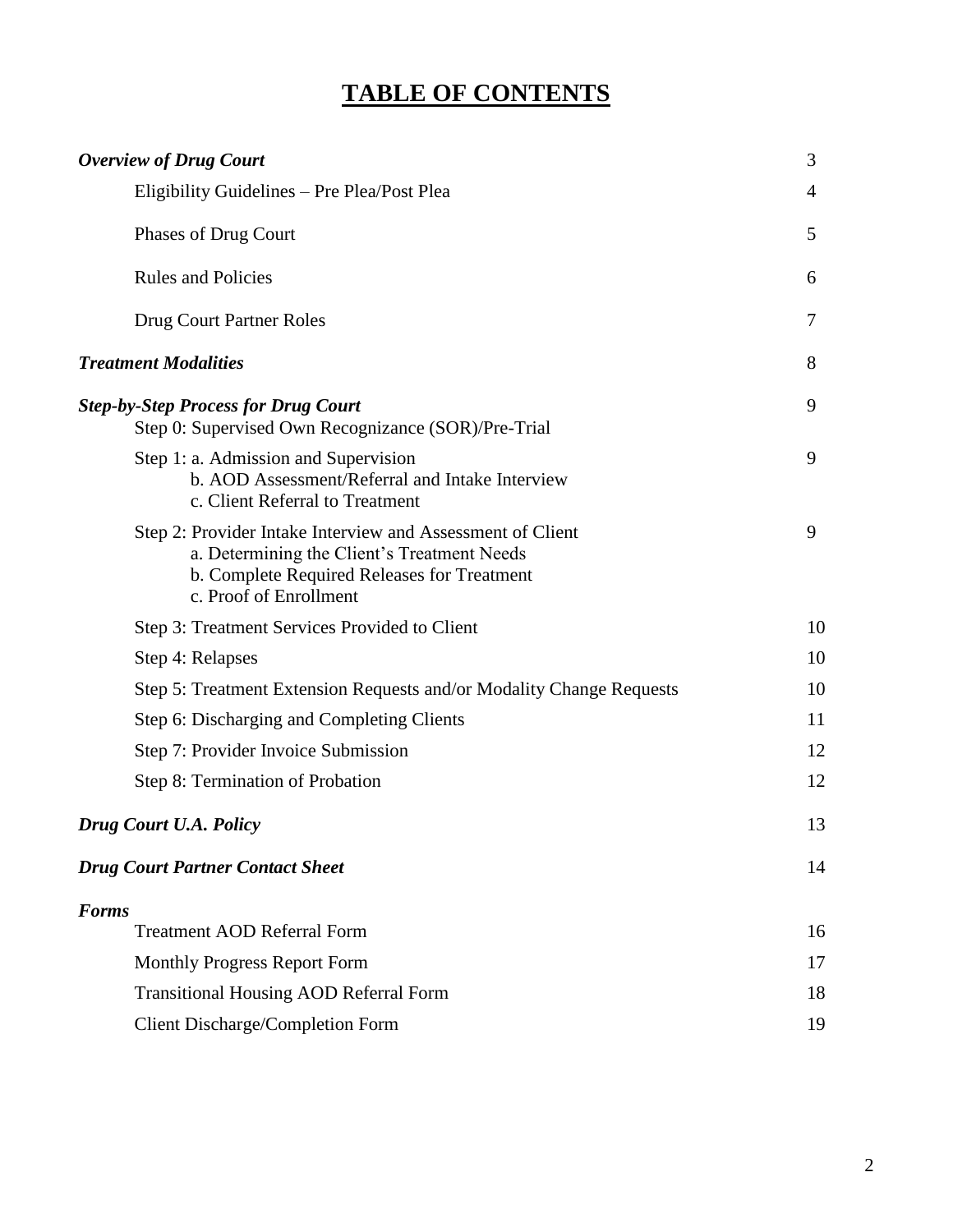#### **OVERVIEW OF DRUG COURT**

The San Mateo County Drug Court was formed in 1995, to address the problems of drug abuse and recidivism with a model that recognizes both that drug abuse is an illness and that recovery is a process with setbacks as well as successes. It gave and continues to give participants the opportunity for substance abuse treatment rather than jail time.

The San Mateo County Drug Court is administered by the San Mateo County Superior Court, and is made possible by a cooperative effort and collaboration of the San Mateo County District Attorney, San Mateo County Private Defender Program (through the San Mateo County Bar Association), San Mateo County Own Recognizance and Probation Department, San Mateo County Behavioral Health and Recovery Services (through Alcohol and Other Drug Services Division "AOD"), San Mateo County Sheriff, and the San Mateo County Superior Court. AOD is the fiscal agent and holds the position of Drug Court Coordinator. This Drug Court program is conducted pursuant to and consistent with Penal Code Sections 1000 and 1000.5.

The goal of Drug Court in San Mateo County is to achieve reduction in recidivism and mitigation of the effects of substance abuse on the participant, the justice system, and society as a whole, by working with defendants in a judicially-supervised, team-based, and treatment-grounded modality.

The San Mateo County Superior Court provides one judicial officers to oversee the Drug Court program and have jurisdiction over all Drug Court cases, including status reviews and handling of violations. The District Attorney assigns particular Deputy District Attorneys to consistently handle the Drug Court cases, including handling of any violations and/or hearings, as well as participation in weekly conferences. The Private Defender Program also assigns particular panel counsel to represent all defendants who participate in the Drug Court program, including handling of violations and/or hearings, as well as participation in weekly conferences. The Probation Department interviews, supervises, chemically tests, and keeps regular contact with the Drug Court defendants and their treatment providers, as well as participating in the weekly conferences with the Court and counsel. County AOD Services screen, assess, and evaluate Drug Court participants to determine the appropriate treatment plan for Drug Court participants, act as fiscal agent and coordinate activities by acting as liaison to the State Office of Alcohol and Drug Programs. Progress of Drug Court participants is monitored by this "team" through case management, oversight, drug testing, and court appearances.

Drug Court is based on the principles of immediate and progressive sanctions and appropriate incentives. Participants must enter into a contract with the Drug Court program and agree to particular conditions of diversion or probation, including a treatment plan, and specific performance expectations for successful graduation. Participation is based upon the principles of:

- Immediate intervention
- Coordinated supervision
- Appropriate treatment modality and length
- Integration of other needed services and resources
- Progressive sanctions and incentives proximate to conduct of participants.

Oversight meetings of the agencies and departments involved in the Drug Court program are held every one or two months to assess the effectiveness of procedures, determine ways to improve the program, and address any problems or concerns. Graduation ceremonies for successful participants in the Drug Court program are held on the last week of January, May, and September of each year.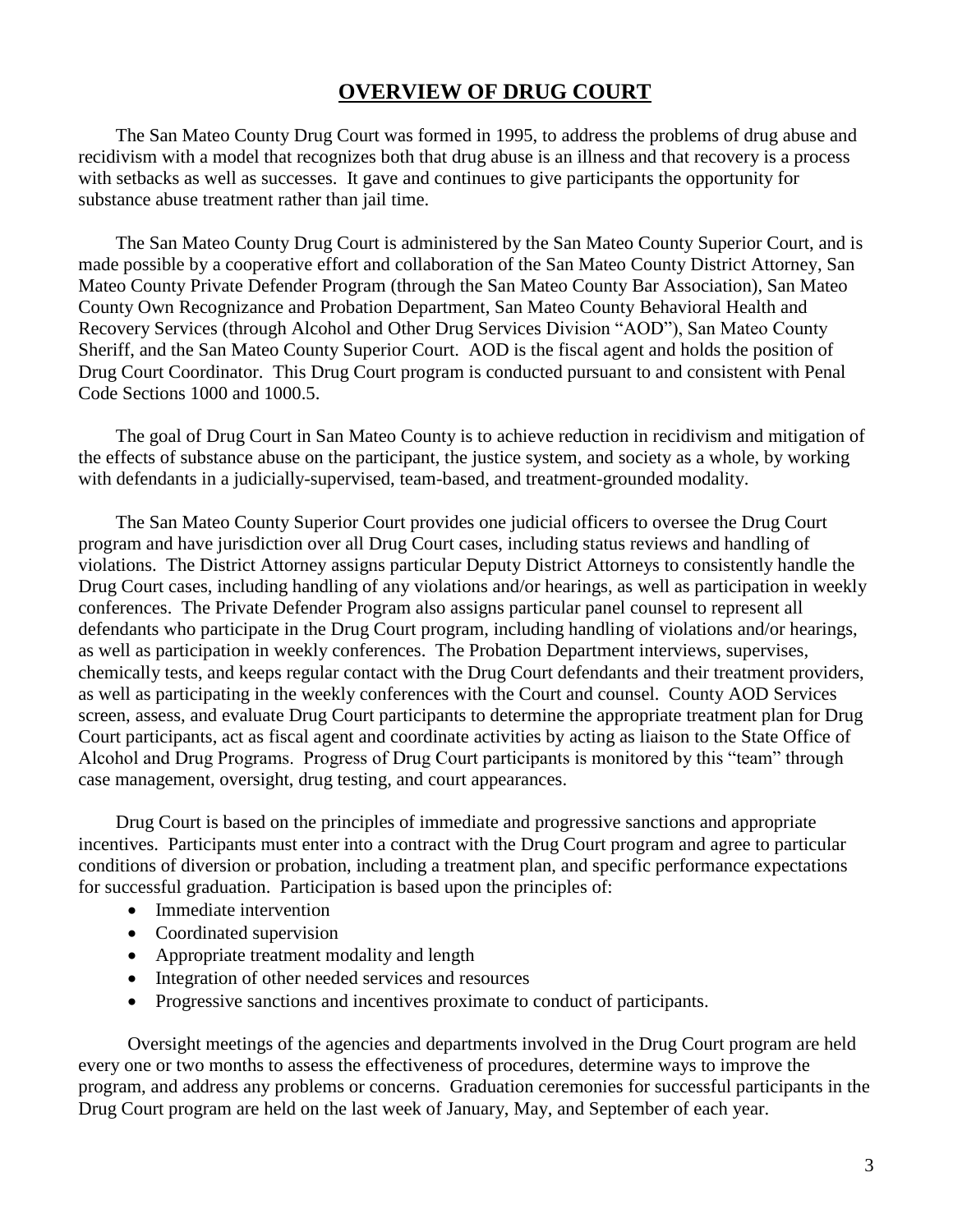#### *Eligibility Guidelines*

To be eligible for Drug Court, the defendant must be charged with a violation of any of the following listed charges, enter a plea to the charge(s) [for pre-plea consideration, see below], admit any priors, and be assessed by the Drug Court team as eligible for Drug Court. Charges for drug sales, possession of drugs for purpose of sale, manufacture of drugs, and other heightened H&S violations are not eligible for Drug Court. The eligible charges are as follows:

|             | H&S §11350 Possession of Controlled Substance                        |
|-------------|----------------------------------------------------------------------|
|             | H&S §11377 Possession of Controlled Substance                        |
|             | H&S §11358 Cultivation of Marijuana for Personal Use                 |
|             | H&S §11173/§11371.1 Prescription by Fraud                            |
|             | H&S §11174/§11371.1 Prescription by Fraud                            |
|             | H&S §11550 Under the Influence of Controlled Substance               |
|             | H&S §11368 Forged Prescription or Obtain Drugs by False Prescription |
|             | B&P §4324 Forged Prescription or Obtain Drugs by False Prescription  |
| PC 415      | Disturbing the peace                                                 |
| PC 476      | Forgery                                                              |
| PC 460(b)   | <b>Second Degree Burglary</b>                                        |
| PC $647(f)$ | Under the influence in public                                        |
| PC 666      | Petty Theft with Prior                                               |
|             |                                                                      |

### *ADDITIONAL DRUG COURT ELIGIBILITY CRITERIA*

1. The defendant is a San Mateo County resident.

2. Within the last ten years the defendant does not have a violent (per 667.5 (c) P.C.) or serious felony conviction (per 1192.7 P.C.), or a prior conviction for the sale or possession for sale of a controlled substance.

3. The defendant does not have a past conviction, or pending charge, involving use or possession of a firearm or deadly weapon.

4. The defendant is not taking any controlled substances medication unless specifically authorized by the Drug Court team. All defendants are expected to sign HIPPA releases in order to allow the Drug Court assessment team to discuss any medical issues affecting substance abuse recovery with any treating physicians.

5. The defendant is not currently on parole or felony probation, other than the case(s) for which he/she is being considered for drug court.

*NOTE: For all drug court defendants, the defendant must waive DEJ and Proposition 36 if still eligible. All eligibility criteria/guidelines are subject to review by Drug Court Team.*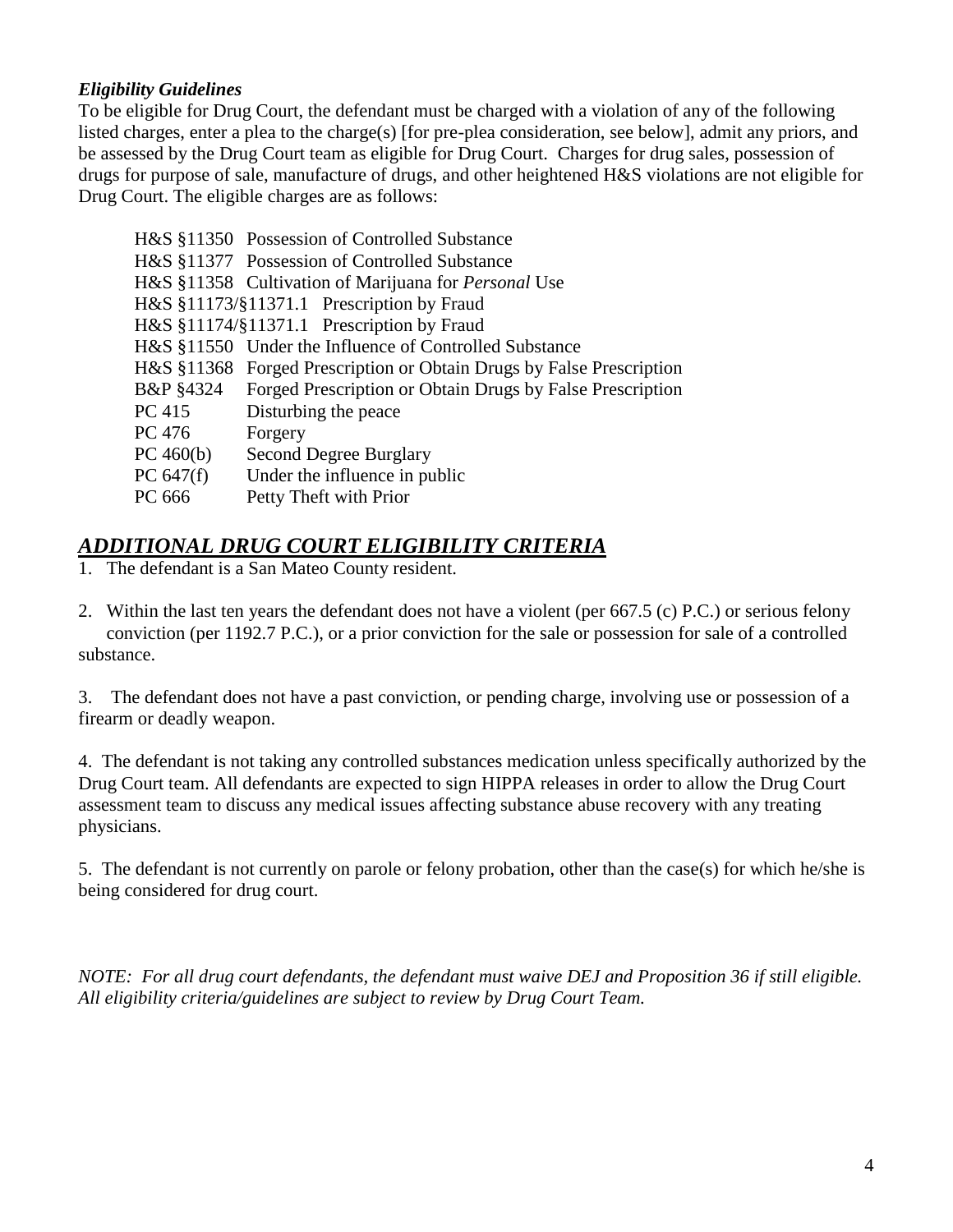## *PRE PLEA CONSIDERATION*

In certain cases, a defendant may qualify for pre-plea consideration for entry into drug court. These individuals must have an extensive personal case history of substance abuse, have no or minimal criminal history, and be facing a criminal offense on the list of eligible offenses. They must be assessed as eligible for Drug Court by the Drug Court team, and participate in the full term of Drug Court program conditions. They must waive DEJ and Proposition 36 for all time on the case they are facing. Individuals entering Drug Court do soon a "zero tolerance" basis: if they violate any Drug Court rule, they will be required to enter a plea in order to continue in Drug Court.

#### *Phases in Drug Court*

Defendant's participation in the Drug Court Program varies from twelve to eighteen months.

| <b>Phase</b>                      | Length of stay<br>in each Phase | $#$ of times see judge                  | <b>Testing Frequency</b><br>(at Probation)       |
|-----------------------------------|---------------------------------|-----------------------------------------|--------------------------------------------------|
| Phase I                           | 6 months                        | 12-16 times, or as<br>directed by Court | At least 2x/week, or as<br>directed by probation |
| Phase II                          | 2-3 months                      | 3 times, or as<br>directed by Court     | 1x/week, or as directed<br>by probation          |
| Phase III<br>(relapse prevention) | 3 months                        | 3 times, or as<br>directed by Court     | Every other week, or as<br>directed by probation |
| Phase IV<br>(after graduation)    | 4-6 months                      | 0 times, or as<br>directed by Court     | <b>Tested randomly</b>                           |

Prior to graduation, defendant must fulfill all of the requirements of his/her treatment plan. Defendant must be drug free for a minimum of six months (three months in Phase II and three months in Phase III). Upon completion of all Program requirements, you will attend a graduation ceremony and receive a certificate of completion from the Drug Court Judge.

#### *Incentives and Sanctions*

The San Mateo County Drug Court Program engages in principled use of incentives and sanctions for participants as to their compliance or noncompliance with program conditions. Sanctions are graduated and incremental, which will be considered violations, and include, but are not limited to: positive test results from the urine drug screen, failure to attend class or counseling sessions, failure to comply with individual contract requirements, and/ or rearrested for a new drug offense.

Once a violation has occurred, sanctions could potentially include (but not limited to):

- Jail time
- Community service work
- Time in a detoxification program
- Graduated increase in treatment in another drug/alcohol treatment program
- Termination of participation, and/or reinstatement of criminal proceedings
- Sheriff's work program
- Increased meetings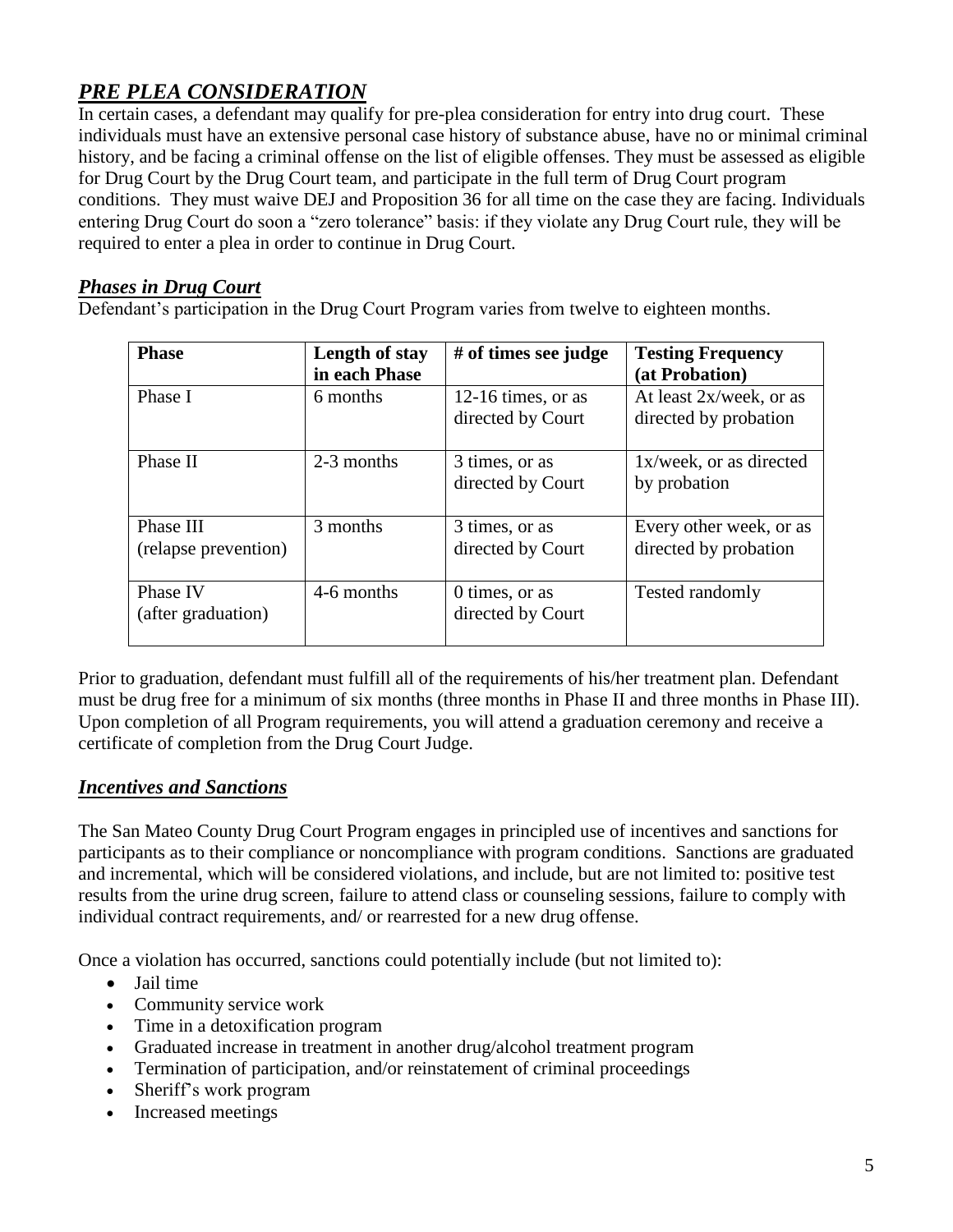Compliance with program conditions are rewarded. Incentives for compliance in the program includes (but not limited to):

- Reduction of fines
- Criminal charges reduced or dismissed
- Housing assistance
- Dental and medical assistance
- Transportation vouchers
- Traffic matter dismissed or reduced
- Shorter period of time on probation
- Reduction or suspension of jail sentence
- Graduation ceremony

#### *RULES AND POLICIES*

#### *Required Conditions*

All Drug Court participants must:

- Abstain from drugs and alcohol
- Not possess or be in the company of those possessing or using drugs, alcohol or weapons
- Abstain from poppy seeds or other opiate products, or ephedrine-based medication
- Abstain from Prescription Meds/Over the Counter Cold Medications
- Obey all laws
- Appear in Court as required, appropriately dressed, and on time
- Submit to urine, blood and/or breath testing as required
- Cooperate with and attend required meetings with Probation
- Attend required meetings of Alcoholics Anonymous /Narcotics Anonymous or other twelve step/self help group, with a minimum of two meetings per week
- Cooperate and participate in assessments and follow-up contacts with AOD
- Enroll in, participate in, and complete the treatment program as ordered
- Pay all fees and fines imposed by the Court and Probation
- Not make threats against other participants or staff, or behave in a violent manner
- Be on time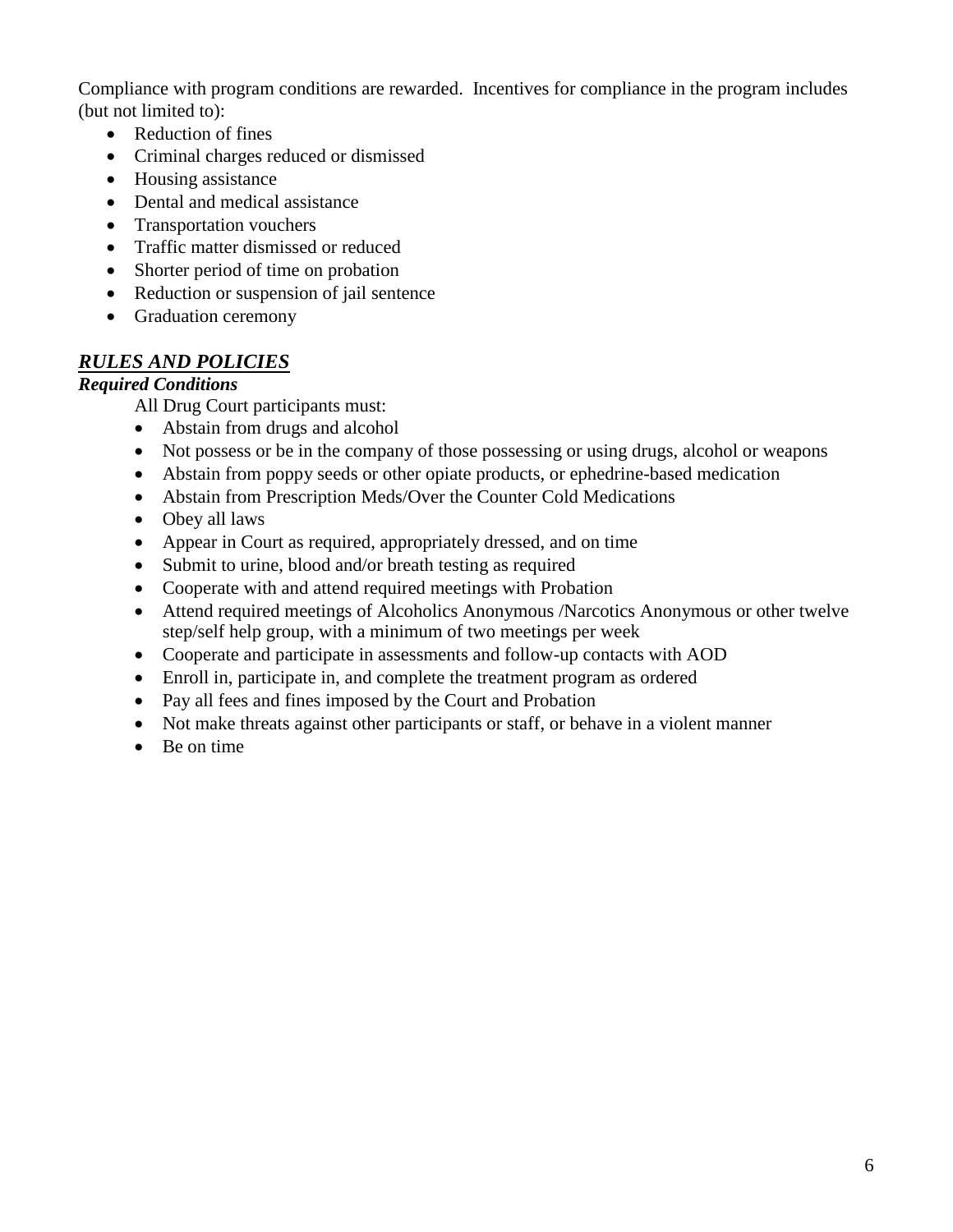## **DRUG COURT PARTNER ROLES**

Implementation of Drug Court requires partners to coordinate across systems to ensure optimal client care and compliance with the sentencing terms of Drug Court. Key partners include: the Courts, Probation, District Attorney's office, Private Defender Program, Alcohol and Other Drug Services (AOD), and Community-based Treatment Providers.

#### **The Court**

Court Judges sentence individuals meeting eligibility criteria into Drug Court. The Courts set the terms of conditions for a Drug Court defendant, and the courts may revoke probation for those who successfully meet all requirements of their case.

#### **Probation**

The Probation Department supervises all probationers referred into Drug Court to ensure defendants comply with court and Drug Court requirements and provide regular reports on the progress of the participants.

#### **District Attorney**

The District Attorney negotiates disposition of criminal charges and defendant's program conditions.

#### **Private Defender Program**

The Private Defender works with the defendant to ensure that the defendant understands his/her rights.

#### **Alcohol and Other Drug Services (AOD)**

AOD is the lead agency for the San Mateo County Drug Court program. AOD oversees and monitors compliance with all required financial and programmatic aspects of Drug Court. AOD supports coordination and collaboration across all Drug Court partners and systems. AOD Drug Court Assessor/Case Managers conduct alcohol and drug screening assessments, make treatment referrals, and provide limited case management.

#### **Substance Abuse Treatment Providers**

Substance abuse treatment in San Mateo County is provided by community based treatment providers. Treatment must be provided by State ADP licensed or certified treatment programs. Treatment providers communicate client status with AOD, Probation, and the Courts as needed.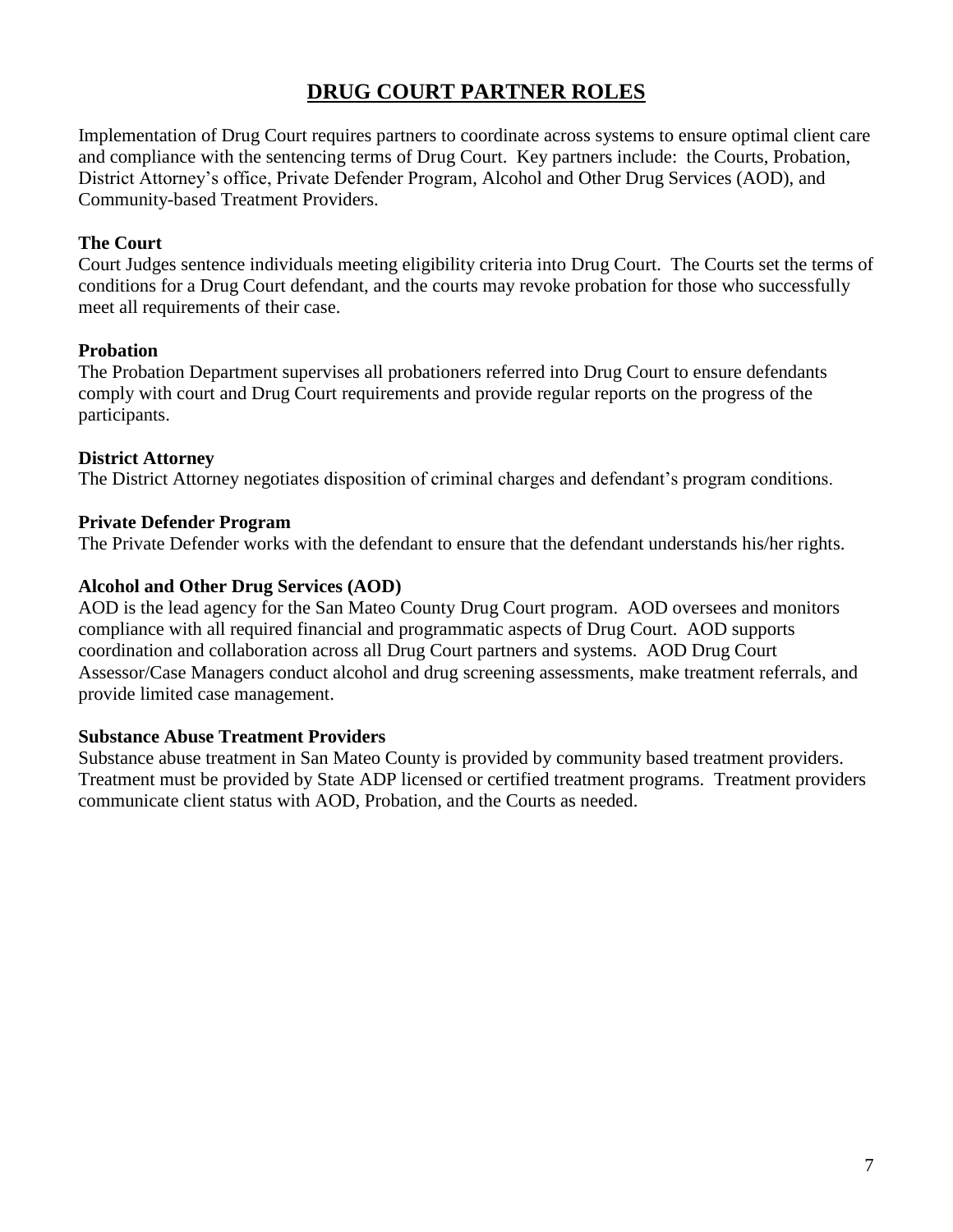## **TREATMENT MODALITIES**

Clients must successfully complete their treatment plan to meet Drug Court requirements. Because treatment plans are individualized and based on the unique needs of each client, the length of treatment will vary from person to person. However all clients must complete a minimum of a 90 (ninety) days of treatment to successfully complete treatment and clients may receive treatment for up to 18 months.

Treatment for Drug Court has been categorized into five general levels of care.

#### **Level I: Outpatient Treatment**

It is expected that the majority of participants will receive treatment outpatient treatment, also known as Level I. Duration may vary but the minimum required duration to complete treatment is 90 days. At a minimum, twelve one and one half (1.5) hour weekly group counseling sessions, one per week and six half (.5) hour individual sessions (preferably on separate days). An extension beyond the ninety (90) calendar day period for all treatment modalities may be requested.

#### **Level II: Intensive Outpatient/Day Treatment**

Level II Intensive Outpatient consists of a minimum of three (3) visit days per week for a minimum of (3) three hours per visit day. Level II treatment requires a minimum of nine (9) treatment hours per week. Maximum duration for clients in Level II programs is 54 sessions. Client approved for and enrolled in Level II treatment may step down to a maximum of sixty (60) calendar days each of Level 1 treatment after Level II treatment is completed without prior written authorization from AOD.

#### **Level III: Residential Treatment**

Maximum duration for Drug Court clients in residential programs is 90 days. An extension beyond the ninety (90) calendar day period may be requested from AOD. Client approved for and enrolled in Level III treatment may step down to a maximum of ninety (90) calendar days of Level I treatment after initial Level III treatment is completed without advance permission from AOD. Authorization to step down and enroll a client into Level II must be obtained in writing from AOD prior to placement of a client at this level.

#### **Aftercare**

Aftercare includes building on the supports and skills the participants have developed in their primary treatment modalities to maintain a healthy, positive, and productive lifestyle. Aftercare Plans should incorporate the aspects of the program and the community. The plan may include identification of a drug-free support network, relapse prevention strategies, identification of prosocial activities, identification of community support groups and educational and vocational goals. Individuals must be admitted with prior authorization from the Drug Court Team. Provision of services beyond 30 days requires prior written authorization from AOD.

#### **Sober Living Environment**

Sober Living Environments (SLEs) are also known as Transitional Living Centers or Alcohol/Drug Free Housing. SLE programs cannot provide any treatment, recovery, or detoxification services. SLE residents must be admitted to and participate in an ADP certified Non-Residential Treatment or Day Treatment program (off grounds group and/or individual counseling). Treatment coordination is required. Individuals must be admitted with prior authorization from the Drug Court Team. Provision of services beyond 30 days requires prior written authorization from AOD.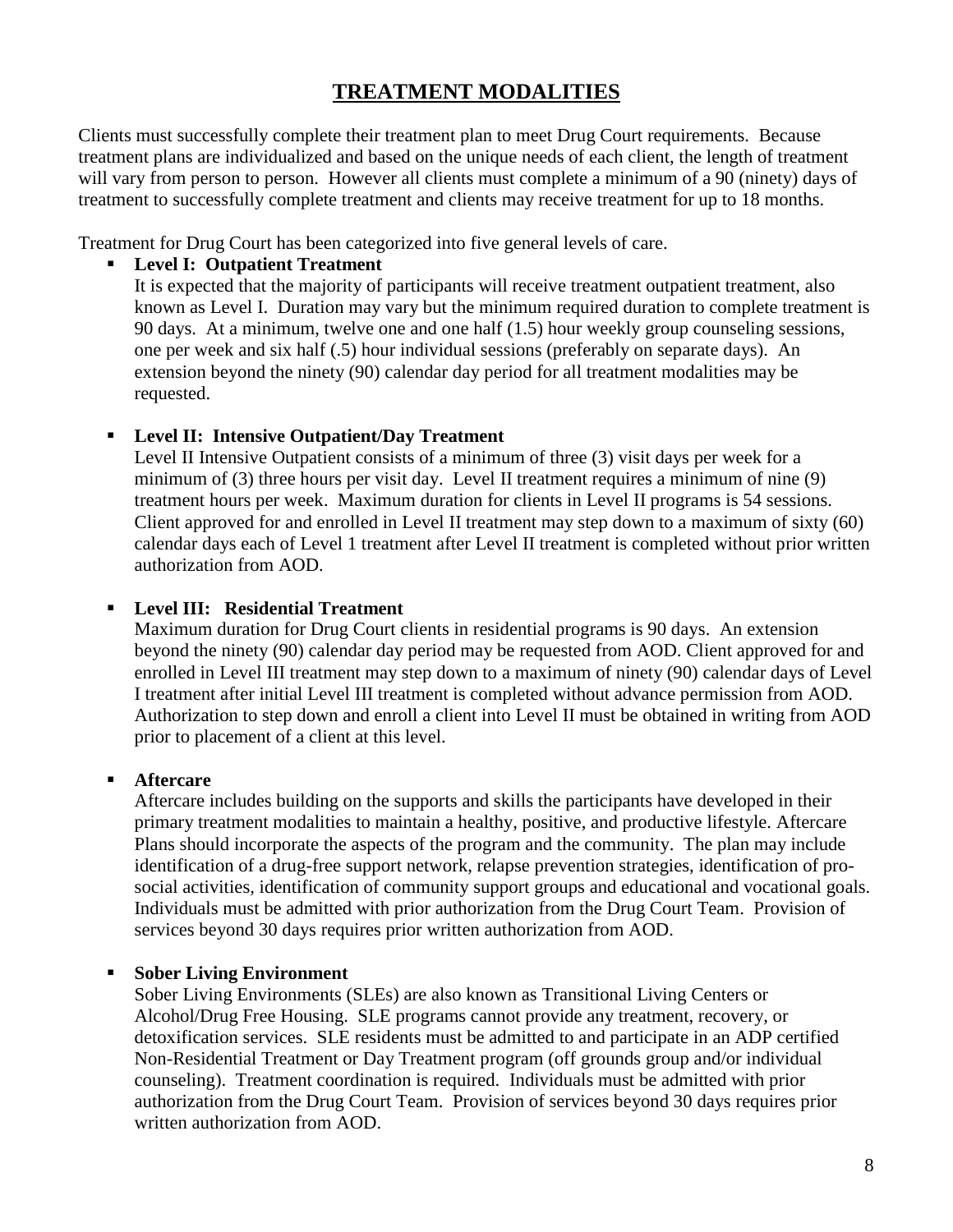## **STEP-BY-STEP PROCESS FOR DRUG COURT**

**Step 0: Supervised Own Recognizance (SOR) with Drug Court conditions/Pre-Trial** After an individual is convicted and booked into the San Mateo County jail, the Judge may release an individual on Supervised Own Recognizance (SOR) or Pretrial release. This ensures that you will return to Court. Pretrial Services facilitates the court with information about defendants and makes sure defendants make it to their Court appearances. Defendants' eligibility criteria for Drug Court are evaluated and drug testing begins prior to official sentencing into Drug Court. Failure to follow the directives of SOR release may result in your SOR being revoked and being remanded into custody.

#### **Step 1: a. Admission and Supervision**

An individual is admitted to Drug Court. All Drug Court clients are supervised by Probation. Supervision varies based on the supervising entity and the severity of crime.

#### **b. AOD Assessment/Referral and Intake Interview**

• An AOD Assessor/Case Manager conducts an alcohol and drug screening assessment. AOD Assessor/Case Manager will also conduct the ASI and enter it into AVATAR.

#### **c. Client Referral to Treatment**

- AOD faxes copy of referral to the Treatment Provider.
- AOD makes electronic referral in AVATAR to the Treatment Provider
- The client must contact the Treatment Provider within 7 calendar days of referral to schedule intake interview.
- The client must enroll into the Treatment Program within 2 weeks of the referral date.
- Failure to contact and enroll in the treatment program within these time limits may result in a probation violation.
- Failure to contact the treatment program within these time limits to schedule an interview may result in a probation violation.

#### **Step 2: a. Provider Intake Interview and Assessment of Client**

- Treatment Provider conducts intake interview and assessment of client
- Treatment Provider collects the mandatory CalOMS and AOD data for entry into AVATAR.
- Note: ASI was already completed and entered into AVATAR by AOD Assessor/Case Manager. Please do not duplicate.

#### **b. Determining the Clients Treatment Needs**

 Treatment Provider determines the client's treatment need, including the need for other services based on intake interview and assessment.

#### **c. Complete Required Releases for Treatment**

Client signs all appropriate releases and other paperwork with Treatment Provider.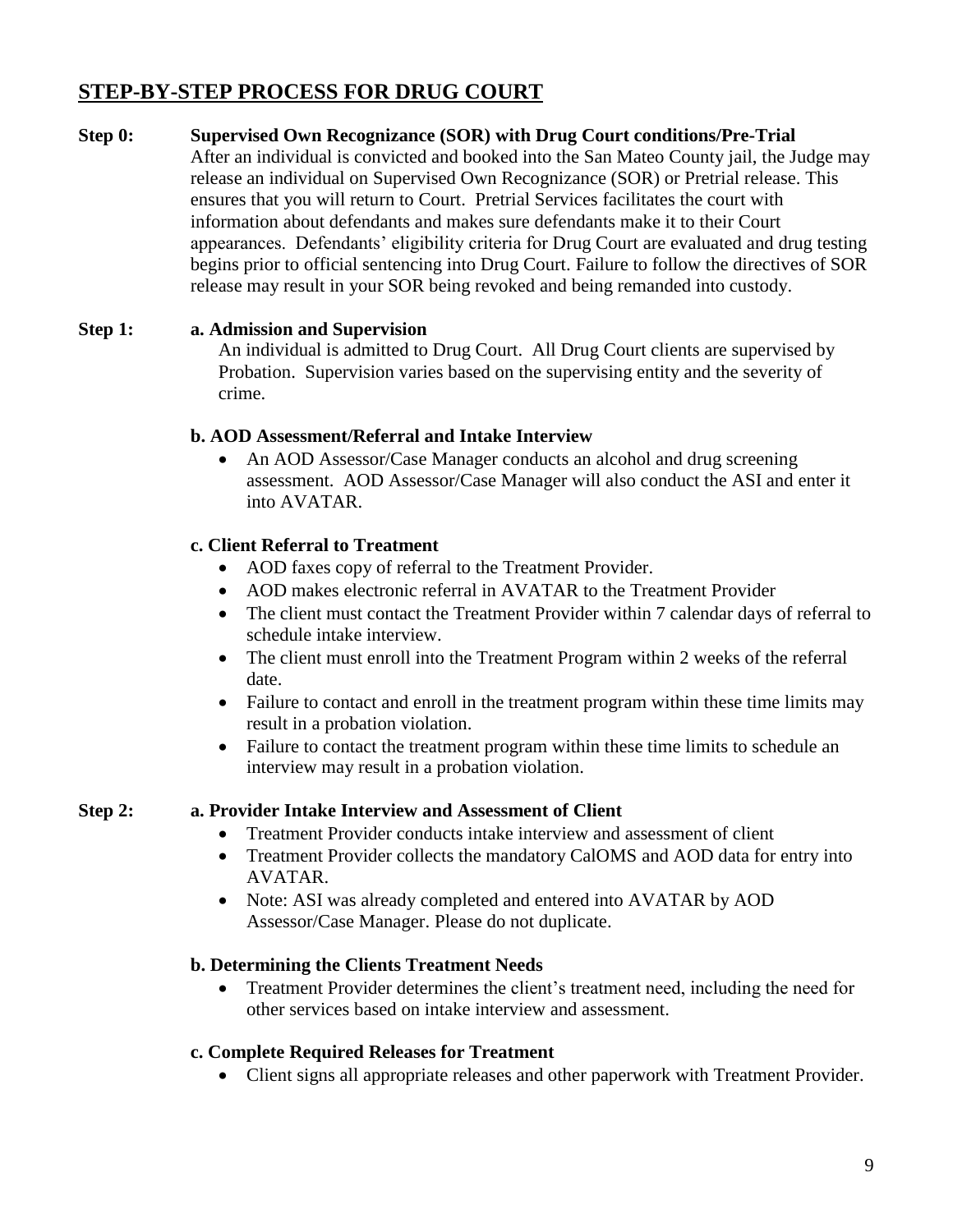#### **d. Proof of Enrollment**

Treatment Provider completes the *Proof of Enrollment* portion of the *Drug Court Treatment AOD Referral* form, obtains the client signature, and faxes it to Probation and AOD. If the Treatment Provider will be accepting the client but there is no space currently available, **please call the client's Probation Officer immediately**.

#### **Step 3: Treatment Services Provided to Client**

- Treatment Provider will work with client to develop an individualized treatment plan and treatment goals.
- **Treatment Provider will submit Client Treatment Plan to AOD and Probation during first 30 days of Treatment and will submit changes as needed.**
- Required treatment by each level of care are detailed in this Handbook
- **A monthly Client Progress Report must be completed (3 days prior to monthly court appearance) and faxed to AOD and Probation for all clients receiving**  Level I, Level II, and Level III. Progress report should include overview of client's progress including, but not limited to:
	- Attendance Meetings and/or Appointments
	- Client Attitude
	- Program Consistency
	- Client Challenges
- In addition, a progress report must be submitted to AOD and Probation **if there is any change in attendance** (especially non-participation in groups or counseling sessions). A written progress report can be submitted at any time as deemed necessary.

#### **Step 4: Relapses**

All relapses will be sanctioned by the Court!! But not all sanctions jail time.

Severity of program violation will dictate sanctions. Sanctions will consist of but not limited to: 2-7 days in jail. (Refer to p-5 for list of Incentives and Sanctions). If it has been determined that a client will return to the Treatment Program, AOD will hold and pay for the bed until client is released from jail.

Any positive test should be followed up immediately by a telephone call and email to Probation and AOD following an approved contact flow chart.

#### **Step 5 Treatment Extension Requests and/or Modality Change Requests**

- An extension beyond the ninety (90) calendar day period for all treatment modalities may be requested by the Treatment Provider using the *Drug Court TX Extension Request Form.* Clients may only be extended for longer periods in higher levels of care with prior written authorization from the Alcohol and Other Drug Services (AOD) Administration.
- Any client who has been approved for 90 days of Level II (Intensive Day Treatment) or 90 days of Level III (Residential) care, may automatically step down to 90 days of standard Level I care without advance authorization from AOD.
- If, after receiving care, it is apparent to the provider the client requires a higher level of care, the treatment provider may request approval for a modality change from AOD Administration utilizing the *Drug Court TX Extension Request Form***. Requests will be granted for no more than 30 days at a time.**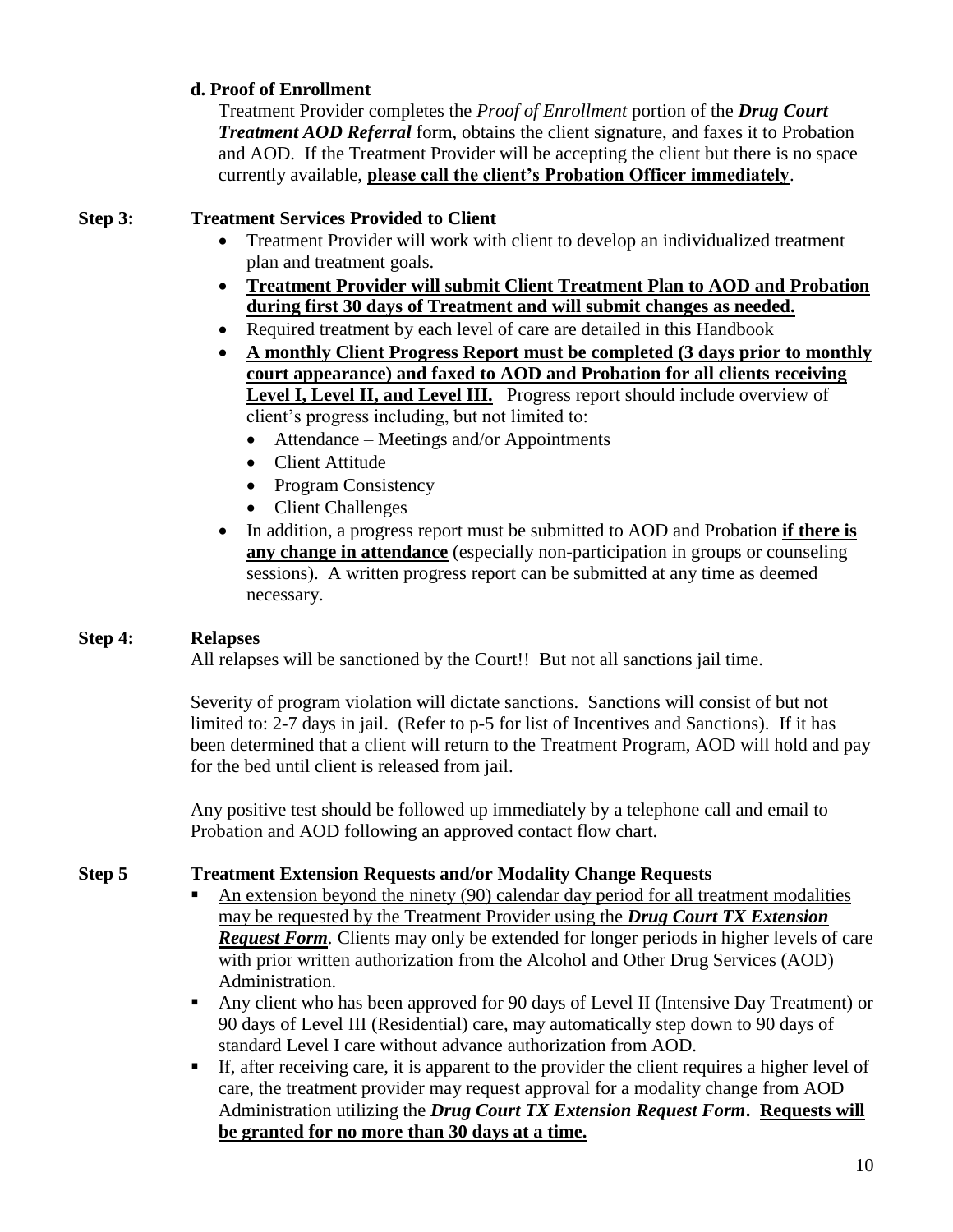#### **Step 6: Discharging Clients: Transferring, Completing, and Terminating Clients**

Clients are discharged from treatment for a variety of reasons. These reasons can be classified into three categories: treatment transfers, treatment completions and treatment terminations. Below please find a description for each of these discharge categories.

#### **A. Treatment Transfers**

Clients may be discharged from one treatment modality and transferred to another to better meet the clients care needs. This includes clients who have unsatisfactory progress to date who are transferred to a higher level of care, and those who have successfully completed one modality and who are transferred to a less intensive modality.

- If Client is being transferred to different provider for care, a *Drug Court Client Discharge/Completion form* must be sent to AOD & Probation indicating the client is referred/transferred to another program. Original provider must also do a referral in AVATAR.
- If client is being transferred, within the same provider, to another modality for care, do not fax the enrollment/termination notice to Probation.

#### **B. Treatment Completion (Graduation)**

- If Client successfully completes treatment, Treatment Provider completes the Proof of Completion portion of the *Drug Court Client Discharge/Completion form* and faxes to AOD & Probation.
- Upon discharge in AVATAR, if Client is in good standing, print a Certificate of Completion and provide Certificate to the Client if Client has fulfilled his/her requirements.

#### **C. Treatment Termination**

Clients may be terminated from treatment for a variety of reasons. The following section details how the *Drug Court Client Discharge/Completion form* shall be completed with explicit and detailed information as to the reason for discharge from treatment.

- If Client is being **terminated due to unexcused absences**, attach the attendance sheets to the Termination Notice. Indicate if Client has incurred absences due to tardiness and what the circumstances were on the Termination Notice. Also, indicate if the Client called before or after the absence. If Treatment Provider offered any accommodation to make-up absences, please explain. Do not include conclusions on the Termination Notice without detailed description/justification, i.e. "excessive absences," "non-compliance," "not interested in rehabilitation." Please provide explicit and detailed information.
- If Client is being **terminated due to lack of participation**, please indicate details on the Termination Notice, i.e. refused to do homework, refused to engage in treatment group, etc.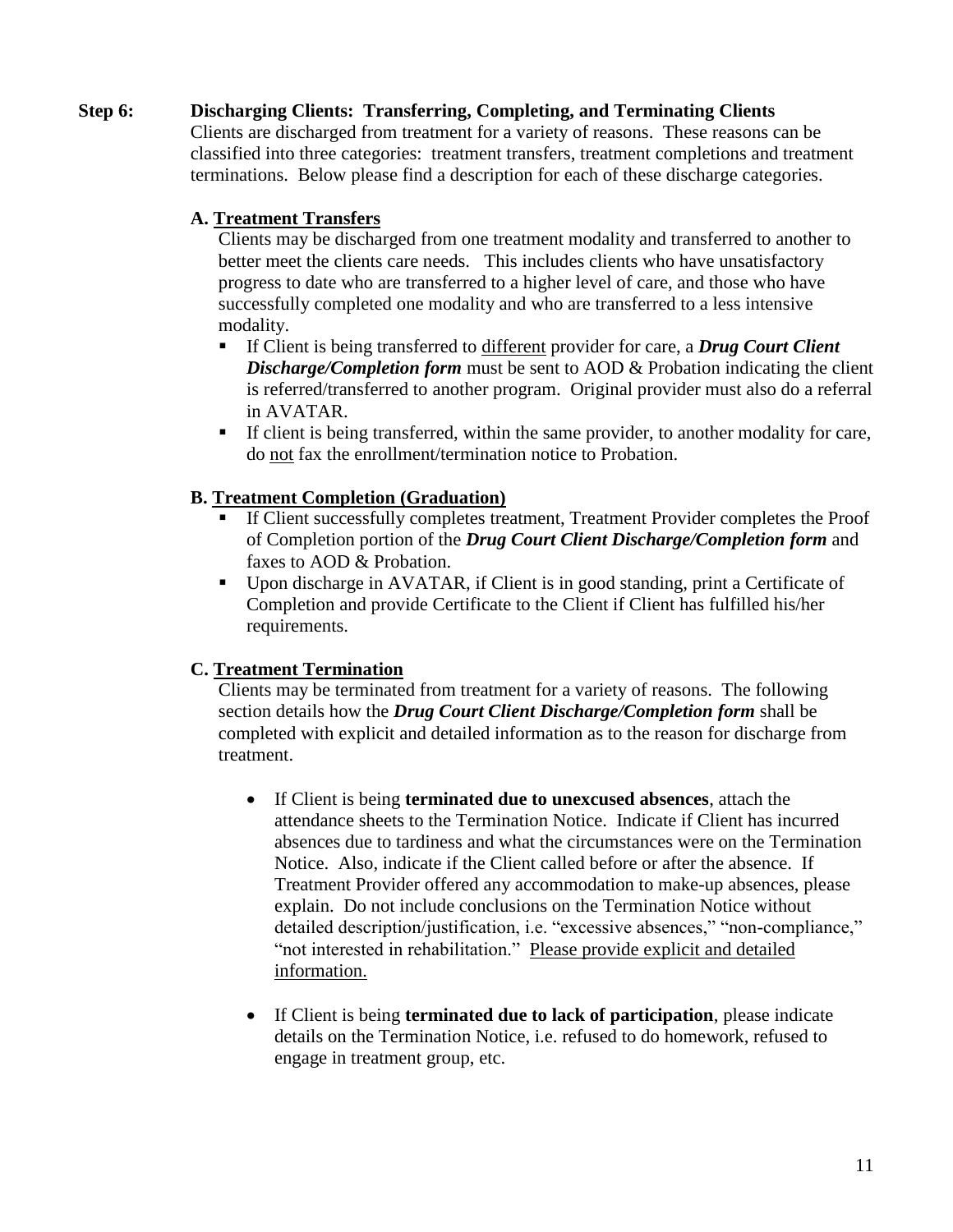- If Client is being **terminated due to unacceptable behavior**, please indicate details on the Termination Notice, i.e. hostile behavior, threats of violence, etc. If behavior was verbal, please try to include quotes.
- If Client is being **terminated for rules violations**, indicate the rules broken on the Termination Notice
- If Client is being **terminated due to unamenability to treatment**, please include specifics reasons on the Termination Notice
- If part of the Termination **relates to positive Urinary Analysis (U.A.) tests** please include the following information on the Termination Notice: test results, laboratory and test used and if Client was tested due to behavior, please describe the behavior. Reminder, Drug Court U.A. policy prohibits client termination solely on the basis of a positive drug test result.

**Discharge forms should be faxed to AOD and Probation immediately or within 48 hours. Discharges that occur on the weekend should be followed up by an immediate telephone call to Probation and AOD.** If at all possible, Provider should continue to retain and engage client in treatment until Probation is notified. If necessary, Provider should place client in a safe place until Court proceeds on Monday mornings.

#### **Step 7: Provider Invoice Submission**

- Treatment Provider submits monthly billing to AOD by the tenth  $(10<sup>th</sup>)$  day of the month following the treatment month using approved invoice form.
- AOD staff will review invoices for entry into AVATAR and accuracy prior to submitting to financial services for payment and processing.

#### **Step 8: Termination of Probation**

Probation termination is at the discretion of the Courts. The information provided below is informational and will not guarantee that any Drug Court client will have probation terminated within the timeframe noted below.

#### **Felons**

Probation may be terminated within two (2) years once the client has completed the treatment program, provided the client has paid all court and probation fees and is compliant with all probation requirements.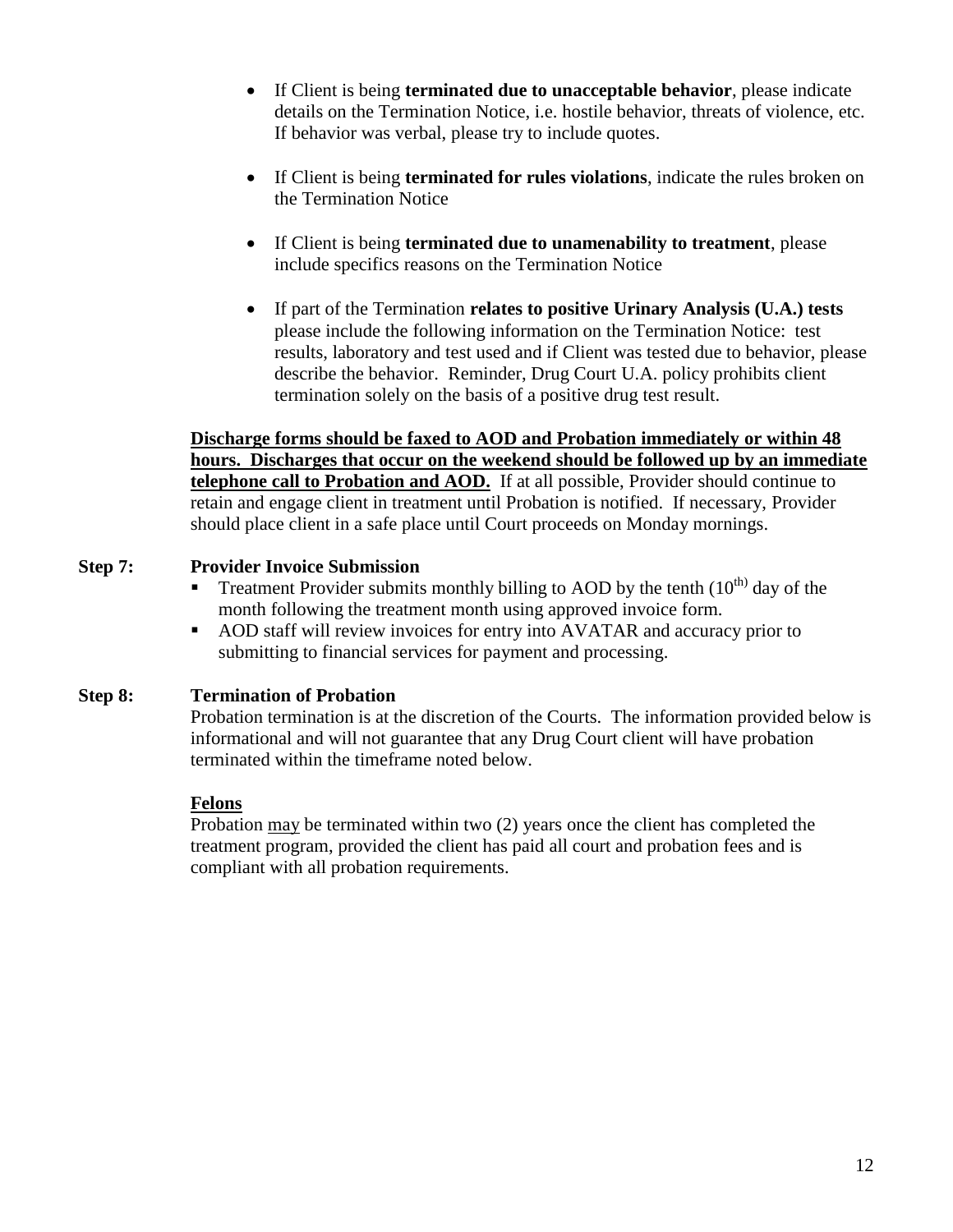## **DRUG COURT U.A. POLICY**

#### Reviewed and approved by Drug Court Team

Urinary Analysis (U.A.) testing is conducted with every Drug Court client. A minimum of three (3) random tests will be administered per month with each client on a random basis. In order to complete the treatment program, clients must pass the final three (3) consecutive, U.A. tests over a 30 day period.

For clients in residential treatment services, **mandatory** drug testing (conducted by treatment providers) will be administered for all residential clients returning from weekend/day passes.

U.A. testing is also used as a therapeutic intervention and as a tool to determine appropriate levels of client care. A positive U.A test result may indicate a client's current level of care is not adequate and the client treatment plan should be adjusted.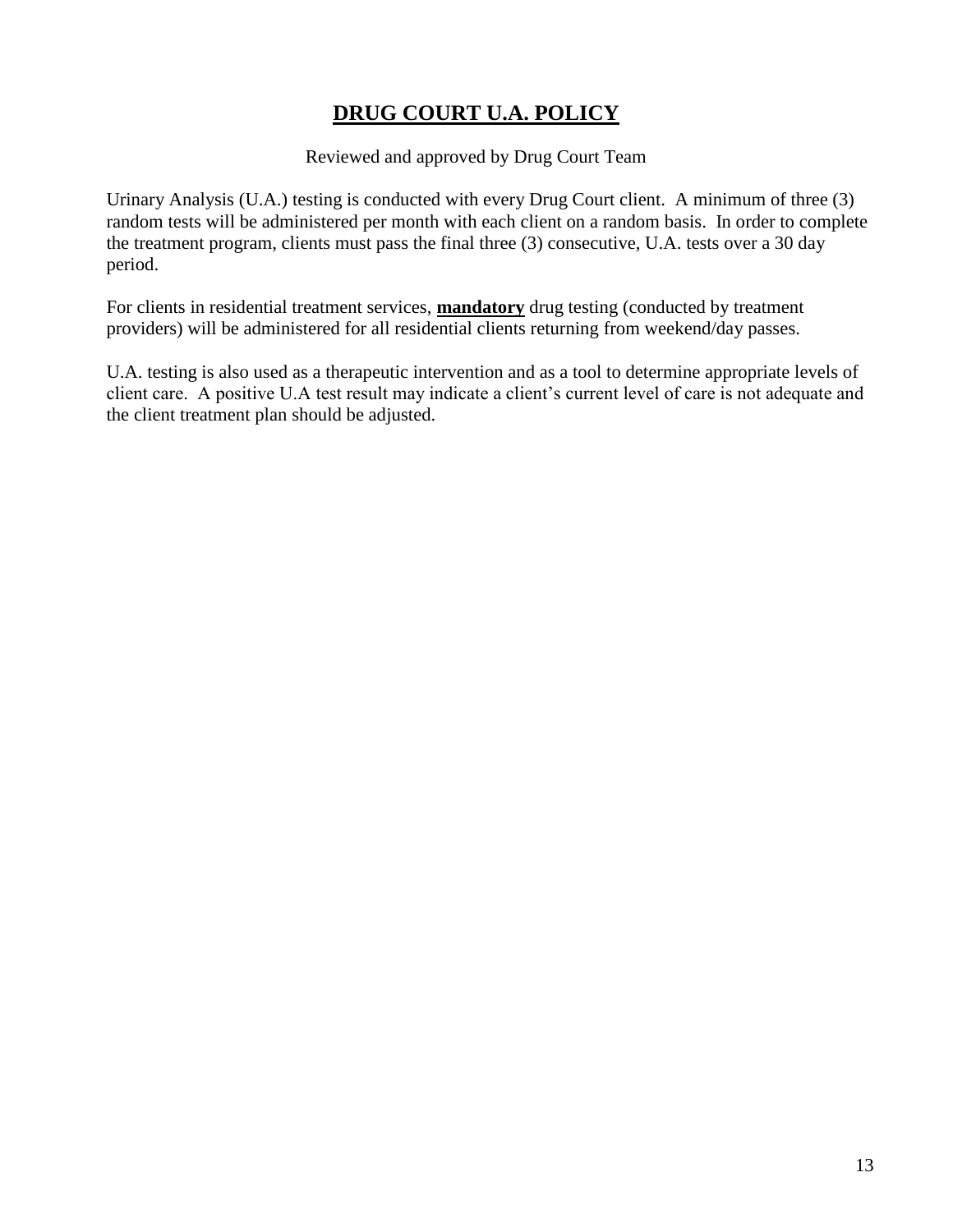#### **DRUG COURT PARTNER CONTACT SHEET (For Internal Use Only)**

#### **Court Contacts**

| AC<br>108<br>Forcum<br>`ourt<br>Judge<br>Jrug<br>%sanmateocourt.org<br>Honorable<br>Mark<br>orcum(@<br>mı<br>к<br>_____ |  |  |
|-------------------------------------------------------------------------------------------------------------------------|--|--|
|                                                                                                                         |  |  |

#### **Probation Drug Court Contacts**

| Probation – General | 650-363-4244 RWC | Fax: 650 363 4829 RWC           |                      |
|---------------------|------------------|---------------------------------|----------------------|
| Ramona Gabriel      | 650-363-4258     | <b>Probation Manager</b>        | rgabriel@smcgov.org  |
| Daisy Aguilera      | 650-363-4258     | <b>Deputy Probation Officer</b> | DAguilera@smcgov.org |
| Mayra Montoya       | 650-363-4252     | <b>Deputy Probation Officer</b> | mmontoya@smcgov.org  |

#### **Alcohol and Other Drug Services (AOD) Contacts**

| General AOD Line  | 650-802-6400 | Fax: 650-802-6440               |                      |
|-------------------|--------------|---------------------------------|----------------------|
| Clara Boyden      | 650-802-5057 | <b>BHRS</b> Manager             | cboyden@smcgov.org   |
| Paula Nannizzi    | 650-802-6468 | <b>BHRS</b> Manager             | pnannizzi@smcgov.org |
| Nikki Kanakis     | 650-802-2583 | <b>AOD Case Management</b>      |                      |
|                   |              | <b>Assessment Specialist</b>    | nkanakis@smcgov.org  |
| Sheryl Uyan       | 650-573-2242 | <b>BHRS Analyst -Drug Court</b> | suyan@smcgov.org     |
|                   |              | Coordinator                     |                      |
| Christine O'Kelly | 650-802-6413 | <b>BHRS</b> Supervisor          | COKelly@smcgov.org   |
| Eliseo Amezcua    | 650-372-7550 | <b>BHRS</b> Supervisor          | EAmezcua@smcgov.org  |

#### **Private Defender Program**

| <b>PDP</b> Mainline | 650-298-4000 |                   |                               |
|---------------------|--------------|-------------------|-------------------------------|
| Alex Easterbrook    | 650-365-6193 | Fax: 650-560-6181 | alexeasterbrook@sbcglobal.net |
| Anne Murphy         | 650-638-7550 | Fax: 650-638-7549 | atmurphy@earthlink.net        |

#### **Drug Court Treatment Providers**

| <b>BAART</b> (Methadone)    | 415-552-7914 | Fax: 415-552-3455 |
|-----------------------------|--------------|-------------------|
| El Centro de Libertad       | 650-599-9955 | Fax: 650-599-9273 |
| Free At Last                | 650-462-6999 | Fax: 650-462-1036 |
| HealthRIGHT 360             | 650-348-6603 | Fax: 650-638-1602 |
| Hope House                  | 650-363-8735 | Fax: 650-363-8701 |
| The Latino Commission       | 650-244-1444 | Fax: 650-244-1447 |
| <b>Our Common Ground</b>    | 650-325-6466 | Fax: 650-325-6467 |
| Project 90                  | 650-579-7881 | Fax: 650-579-2640 |
| <b>Pyramid Alternatives</b> | 650-355-8787 | Fax: 650-355-8780 |
| Sitike Counseling           | 650-589-9305 | Fax: 650-589-9330 |
| <b>StarVista</b>            | 650-591-9623 | Fax: 650-591-9750 |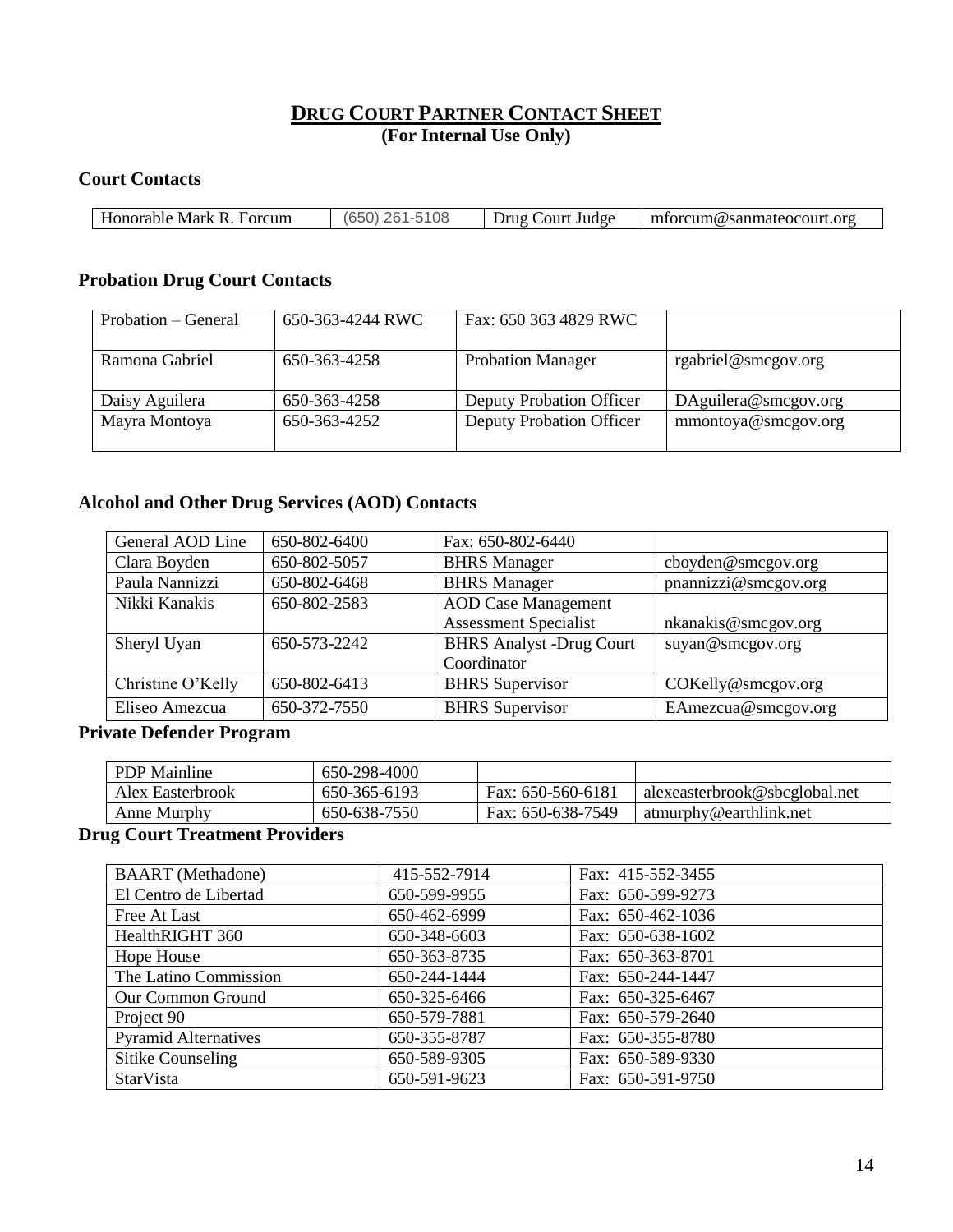## **COURT LOCATION**

South County Judge Mark Forcum 400 County Center, Redwood City Courtroom 2H (2nd Floor) Tuesdays– 8:30 a.m.

#### **PROBATION LOCATIONS**

North County South County Pre Trial Services 1024 Mission Road 400 County Center 601 Allerton Ave.<br>
So. San Francisco Redwood City, 5<sup>th</sup> Floor Redwood City, 1<sup>st</sup> So. San Francisco Redwood City, 5<sup>th</sup> Floor Redwood City, 1<sup>st</sup> Floor

## **ALCOHOL AND OTHER DRUG (AOD) LOCATION**

310 Harbor Boulevard Building E Belmont, CA 94002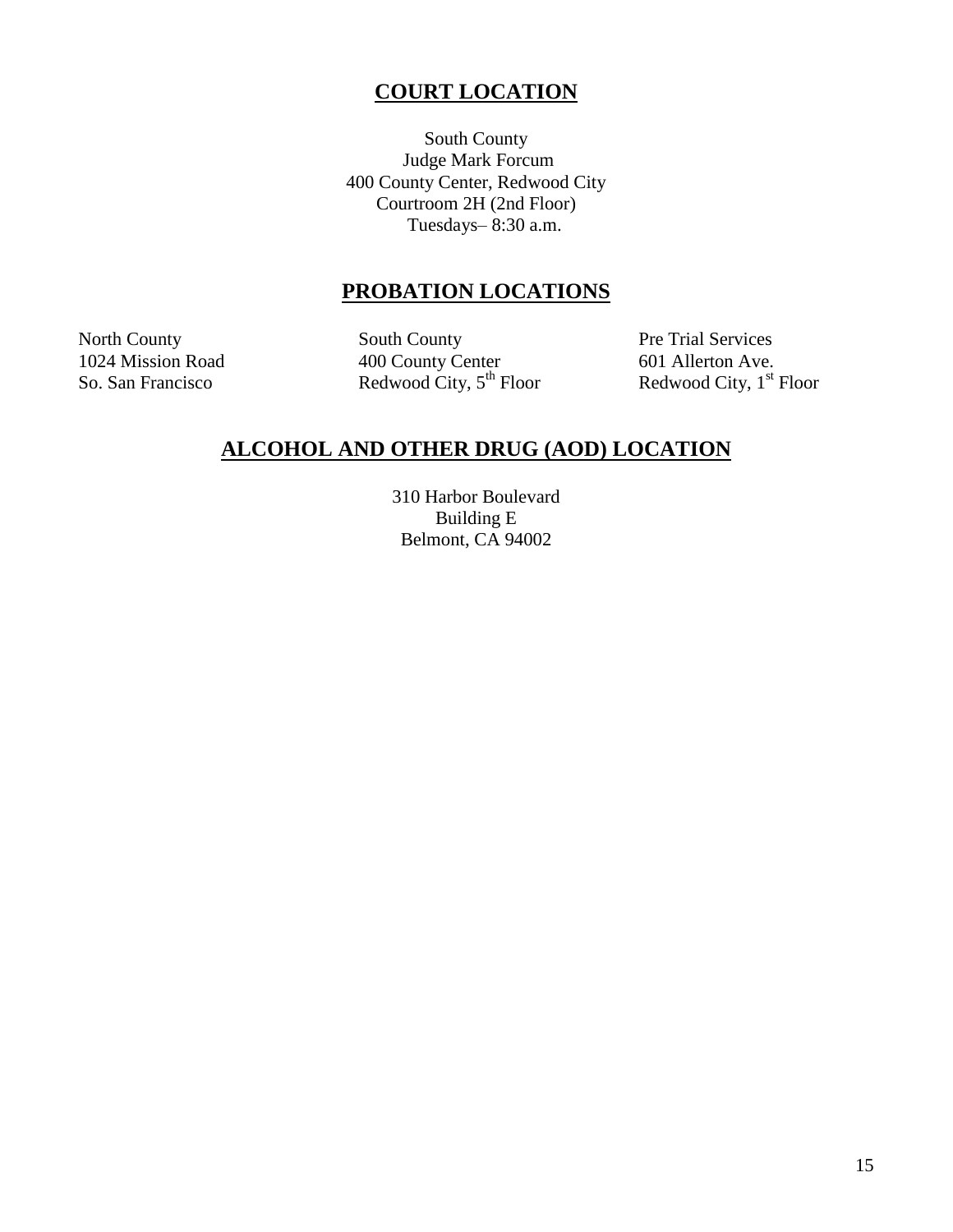## **DRUG COURT** Treatment <u>AOD</u> Referral Form Date:\_\_\_\_\_\_\_\_\_

| <b>Client Name:</b>                                                                     | Name of person referring client:                 |  |
|-----------------------------------------------------------------------------------------|--------------------------------------------------|--|
|                                                                                         |                                                  |  |
| <b>Client AVATAR ID:</b>                                                                | Level of care referred to:                       |  |
|                                                                                         | $2.1$   3.1   3.5   0ther<br>$1 \mid \cdot \mid$ |  |
|                                                                                         |                                                  |  |
| $1st$ Referral $\Box$                                                                   | Funding Source:   Drug Court                     |  |
|                                                                                         |                                                  |  |
| Increase Level of Care                                                                  |                                                  |  |
| Individual Therapy $\Box$ Family Therapy $\Box$                                         |                                                  |  |
|                                                                                         |                                                  |  |
| Name of AOD treatment program referred to and address:                                  |                                                  |  |
|                                                                                         |                                                  |  |
|                                                                                         |                                                  |  |
|                                                                                         |                                                  |  |
|                                                                                         |                                                  |  |
| <b>Treatment Provider Information (please fax to Nikki Kanakis, AOD Case Management</b> |                                                  |  |
| Specialist 650 802-6440)                                                                |                                                  |  |
|                                                                                         |                                                  |  |
|                                                                                         |                                                  |  |
|                                                                                         |                                                  |  |
|                                                                                         |                                                  |  |
| Client signature:                                                                       |                                                  |  |
| <b>AOD</b> Approval                                                                     |                                                  |  |
|                                                                                         |                                                  |  |
|                                                                                         |                                                  |  |
| <b>AOD Case Management Specialist</b><br>Date                                           |                                                  |  |
| Approved for _________ days and effective up to approximate approval date on _________  |                                                  |  |
| Please submit request for extension 1 week prior to approval expiration date.           |                                                  |  |
| Fax Numbers: AOD 650-802-6440                                                           | <b>Probation RWC 650-363-4829</b>                |  |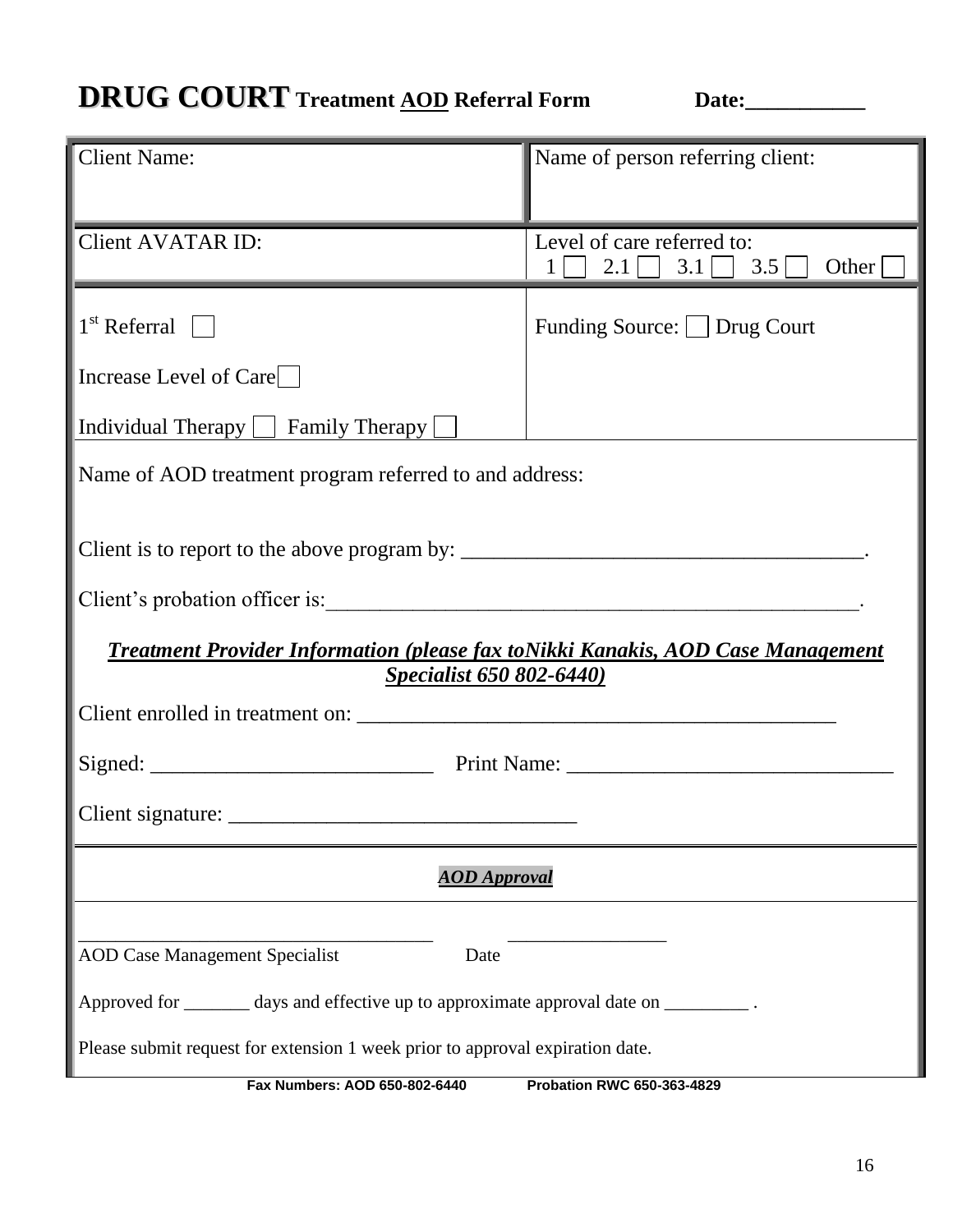## Drug Court Client Monthly Progress Report Form

| Report for the period $\frac{1}{\sqrt{1-\frac{1}{\sqrt{1-\frac{1}{\sqrt{1-\frac{1}{\sqrt{1-\frac{1}{\sqrt{1-\frac{1}{\sqrt{1-\frac{1}{\sqrt{1-\frac{1}{\sqrt{1-\frac{1}{\sqrt{1-\frac{1}{\sqrt{1-\frac{1}{\sqrt{1-\frac{1}{\sqrt{1-\frac{1}{\sqrt{1-\frac{1}{\sqrt{1-\frac{1}{\sqrt{1-\frac{1}{\sqrt{1-\frac{1}{\sqrt{1-\frac{1}{\sqrt{1-\frac{1}{\sqrt{1-\frac{1}{\sqrt{1-\frac{1}{\sqrt{1-\frac{1}{\sqrt{1$ | Participant Name<br>Address<br>Phone<br>$\frac{1}{2}$ File # $\frac{1}{2}$<br>DOB.                                                                                 |
|---------------------------------------------------------------------------------------------------------------------------------------------------------------------------------------------------------------------------------------------------------------------------------------------------------------------------------------------------------------------------------------------------------------|--------------------------------------------------------------------------------------------------------------------------------------------------------------------|
| Service type (please circle):                                                                                                                                                                                                                                                                                                                                                                                 | Level I/Outpatient Level II/Intensive Outpatient Level III/Residential                                                                                             |
| <b>Client was scheduled to attend:</b>                                                                                                                                                                                                                                                                                                                                                                        | <b>Client attended:</b>                                                                                                                                            |
| # _________ group sessions                                                                                                                                                                                                                                                                                                                                                                                    | # ________ group sessions                                                                                                                                          |
| # ________ individual sessions                                                                                                                                                                                                                                                                                                                                                                                | # _____ individual sessions                                                                                                                                        |
|                                                                                                                                                                                                                                                                                                                                                                                                               |                                                                                                                                                                    |
|                                                                                                                                                                                                                                                                                                                                                                                                               | <b>Comments</b> on Client's attendance:<br>Level of participation (please circle): 1. Very appropriate 2. Appropriate 3. Moderately Appropriate 4. Not appropriate |
| Client appears (please circle):<br>Stable                                                                                                                                                                                                                                                                                                                                                                     | Not stable                                                                                                                                                         |
|                                                                                                                                                                                                                                                                                                                                                                                                               |                                                                                                                                                                    |
| Ancillary services client referred to (please circle): Literacy training<br>Family counseling<br>Legal<br>Housing                                                                                                                                                                                                                                                                                             | Medical<br>Family Vocational training<br>Mental health                                                                                                             |
| <b>Urine Analysis Test Results:</b>                                                                                                                                                                                                                                                                                                                                                                           | Negative<br>Positive<br>Pending                                                                                                                                    |
| Date and the same state of the state of the state of the state of the state of the state of the state of the state of the state of the state of the state of the state of the state of the state of the state of the state of                                                                                                                                                                                 | Negative<br>Positive<br>Pending                                                                                                                                    |
|                                                                                                                                                                                                                                                                                                                                                                                                               | Please fax completed forms to AOD and Probation                                                                                                                    |

**Fax Numbers: AOD 650-802-6440 Probation RWC 650-363-4829**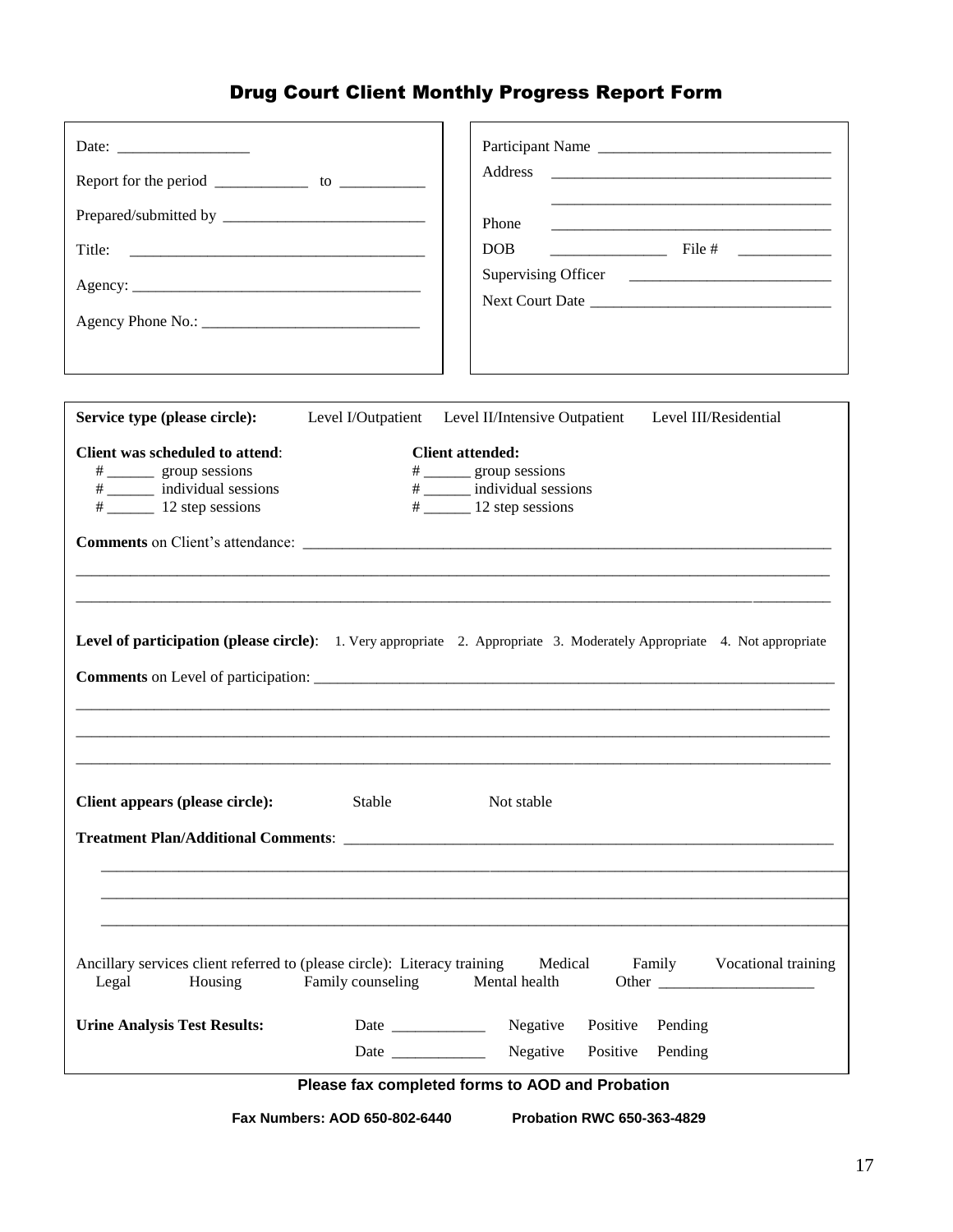## **DRUG COURTTransitional Housing AOD Referral Form**

**Date:\_\_\_\_\_\_\_\_\_\_\_**

| <b>Client Name:</b>                                                                                                                                                                                                     | Name of person referring client:                                                                                         |
|-------------------------------------------------------------------------------------------------------------------------------------------------------------------------------------------------------------------------|--------------------------------------------------------------------------------------------------------------------------|
| <b>Client AVATAR ID:</b>                                                                                                                                                                                                | Level of care referred to:<br>1   2.1                                                                                    |
| $1st$ Re-referral $\Box$ Re-referral $\Box$<br>Type of referral:<br>Name of AOD treatment program referred to and address:                                                                                              | Funding Source: Drug Court                                                                                               |
| Transitional Housing approved for _____ days. Effective from __________ to __________.<br><u>Treatment Provider Information (please fax to Nikki Kanakis, AOD Case Management</u><br><b>Specialist at 650 802-6400)</b> |                                                                                                                          |
|                                                                                                                                                                                                                         |                                                                                                                          |
| <b>AOD</b> Approval:                                                                                                                                                                                                    |                                                                                                                          |
| approved:<br><b>AOD Program Manager</b><br>Date<br>date                                                                                                                                                                 | Number of days / sessions<br>calendar days<br>Submit request for extension<br><b>1</b> week prior to approval expiration |
| Fax Numbers: AOD 650-802-6440                                                                                                                                                                                           | <b>Probation RWC 650-363-4829</b>                                                                                        |